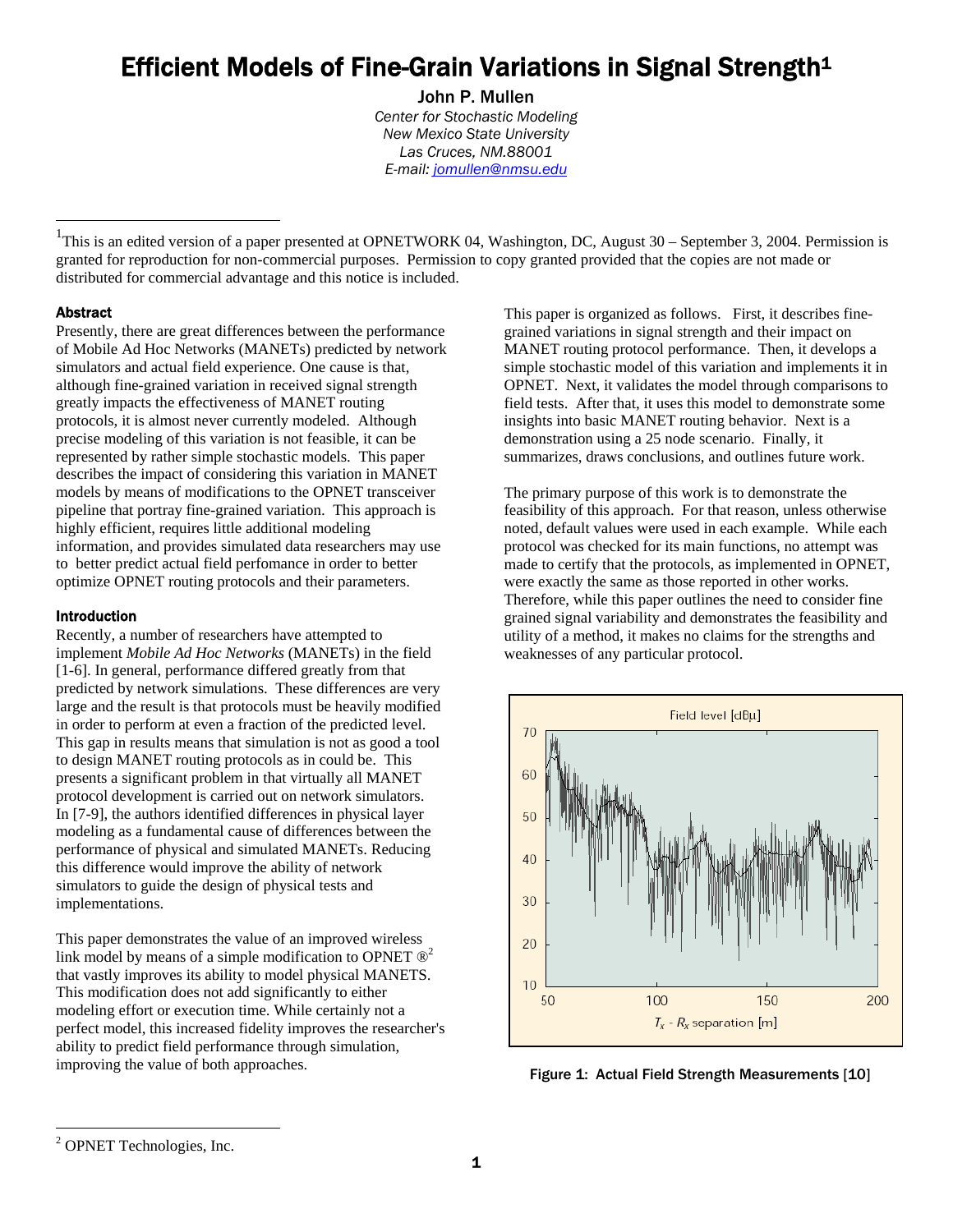# Multipath Fading and its Impact on MANETs

There are a variety of mathematical models that may be used to predict received power as a function of distance, obstructions, radio carrier frequency, etc. [10, 11]. Such predictive models are the basis of almost all simulations of MANET routing protocols [7]. However, these models predict only the *expectation* of received power and do not take into account fine-grained variations in that signal strength due to shadowing, multipath fading, and other causes. These effects can easily cause the signal to vary from the predicted value by up to  $\pm 30$ dB [11, 12]. An example of this variation is illustrated in Figure 1. Clearly, this signal exhibits a very high level of fine granularity variability.

**Key Impact:** This high-magnitude fine-grained variation has two important effects on wireless digital systems.

1. Even at close range, a packet may be dropped, and

2. Even at great distances, a packet may be received. In point-to-point and stub networks, Effect 1 is a serious consideration, but Effect 2 is usually a much less serious concern. However, this is not the case in MANETs. In this case, these effects can lead to two detrimental events:

1. Occasionally, packets are lost on a good link, and

2. Occasionally, packets are received on a poor link. In a MANET, Event 1 is likely to trigger an unnecessary route search, significantly reducing performance. If Event 2 occurs during a route search, a poor link might appear to be reliable. If this happens in protocols that seek routes with fewer hops, the one-hop, but unreliable, link with be selected over a multihop, but reliable, alternative. When this route fails, a new search is initiated, reducing performance. Finally, whether a search is initiated by Event 1 or by an actual need to find a new route, it generates a chance for Event 2 to cause a poor route to be selected again. This has proven to be a very serious problem in the field [1, 2].

Let  $P_1$  be the probability of Event 1 and  $P_2$ , that of Event 2. In stub networks, one can increase transmitter power, increase the number of retries, and use other methods to reduce  $P_1$ . In cellular networks, similar approaches can be used, though Event 2 can be a problem. However,  $P_2$  is reduced by use of the basic seven-cell honeycomb pattern which places the distant users of the common frequency at least four cell radii apart. Also, since there is no multi-hop routing in either system, even if a packet is received over a poor link, its impact is fairly small.

In MANETs, however, all nodes share a common channel, at least for signaling and routing. "Distant" users may be barely further away than "close" ones. In addition, the occurrence of Event 2 during a route search can lead to a very significant reduction in performance. Thus, in a MANET, effectiveness of any strategy to reduce  $P_1$  is limited by the fact that as  $P_1$ decreases, it is likely that  $P_2$  will increase. Unless this tradeoff is considered in MANET modeling, the results can be significantly unrealistic and lead to poor decisions for parameter selection and protocol design.

**Multipath Fading:** While there are numerous reasons that received power may rapidly fluctuate, usually the most significant in MANETs is that due to multipath fading [11, 12]. This fading is the consequence of receiving multiple copies of the same transmission two or more paths of different lengths. The different copies can either reinforce or partially cancel each other out, depending on the difference in path lengths. As a consequence, the received signal may vary from the expectation by  $\pm 30$ dB [11, 12].

It is the nature of MANETs, with most transmissions from small, low antennas, especially in a reflection-rich settings, such as a convention center or urban environment, to have ample opportunities for multipath reception. It is the ability of the signal to be vastly *stronger* than expected that leads to Event two. Unless this multipath fading is considered,  $P_2$  may be vastly underestimated and results will present an overly optimistic estimate of MANET performance.

### A Simple Model of Multipath Fading

The main idea is to construct a practical model of a wireless link that takes more fully into account the random effects of multipath fading. Here, *practical*, means a model that:

- 1. predicts possible variations in received power,
- 2. without requiring inordinate modeling detail or excessive execution time, and
- 3. also makes available to the modeler such values as BER and SNR, so that methods to cope with this variability may also be modeled.

The model presented here satisfies all three requirements.

**Detailed Fading Models:** While methods exist to closely model multipath fading [13], these require an immense amount of detailed information about the site and, as a result, have limited general application. For a MANET, in which the nodes may be in a reflection-rich environment in which many elements are in motion, such an approach would consume immense amounts of CPU time and memory. In addition, if there's any change in the length of any of these paths, or if paths are either created or destroyed, the received power will change. Nearly complete cancellation can cause the signal to drop below the receiver's threshold at virtually any distance. On the other hand, nearly complete reinforcement can cause the received signal to be many times its predicted level. As a consequence, 1) in most situations, multipath fading has the greatest impact on received power at greater distances, and 2) for all practical purposes, it cannot be modeled explicitly in even a simple RF environment [10-12].

**Stochastic Fading Models:** An alternate approach is to characterize the fading as a stochastic process. This allows one to more faithfully model the nature of wireless signals without additional modeling detail or simulation effort. Although the result is not a precise prediction of every communications result, it does predict performance that is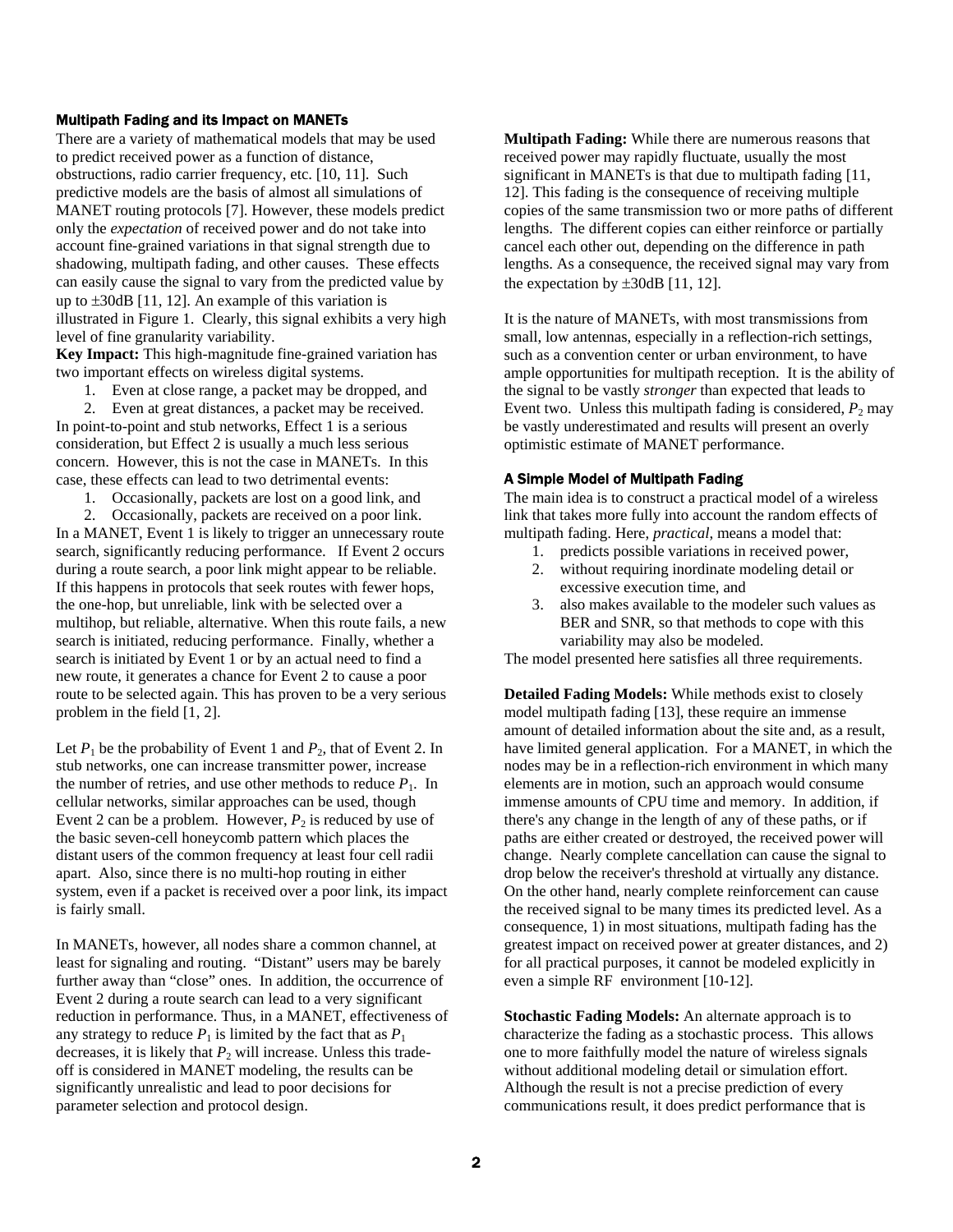typical of the modeled situation. As shown below, this is usually adequate to predict MANET performance in the field, especially considering the fact that the ultimate aim is to design protocols that work in a wider variety of situations.

Three common stochastic models of multipath fading are the Rayleigh, Ricean, and Nakagami [10-12]. In this paper, the Rayleigh model is used because 1) it is sufficient to illustrate the basic concepts, 2) it is simple to implement, and 3) the results can be compared to field results reported in [1] in which Rayleigh fading seemed to be in effect.

**The Rayleigh fading model** specifies that *P*(*d*), the random received power at distance *d* has the following distribution:

$$
Pr{P(d) \le p} = 1 - exp{-[p/m_p(d)]}
$$
 (1)

where  $m_p(d)$  is the expectation of received power at distance  $d$ . The model used to predict  $m<sub>P</sub>(d)$  may be any one of several predictive models and may be arbitrarily detailed to include antenna gain or loss, bandwidth, RF frequency, obstructions, etc. Use of the *inverse transformation method* [14] leads to:

$$
P(d) = -mP(d)\ln(1-r)
$$
 (2)

where  $P(d)$  is the pseudorandom received power level at distance *d* and *r* is a pseudorandom number uniformly distributed on the open interval (0,1).

**Implementation in OPNET** is straight-forward. First, the line computing **rcvd\_power** in the **wylan\_power** stage of the OPNET transceiver pipeline is modified so that it computes **mean\_rcvd\_power**. Then, it is immediately followed by:

 $rcvd$  power = op\_dist\_exponential(mean\_rcvd\_power);

The modified code was saved as a fading version of **wylan\_power** stage and modules using this model similarly renamed to allow comparisons of the default (non-fading) and modified (fading) models. With this modification, subsequent code in this stage, as well as following stages in the pipeline, react to this random power level, more realistically portraying link behavior, as well as multipath effects on interference. This also satisfies Objective 3 by making the random power levels available to modules that compute SNR, BER, etc.

From limited testing in OPNET 9.1, 10.1, and 10.5, it appears that the modified modules can replace their equivalent unmodified forms without any other changes. Also, in most scenarios, there was little or no direct impact on execution speed. In those that did have execution time differences, they were moderate and should be considered in light of the higher fidelity. That is, without the fading model, the only alternative would be field tests, which would be far more expensive and time consuming.



Figure 2: First Scenario Layout

**Validation:** The first check was to employ a simple test that compared simulated received power predicted by default and fading models to the trace noted in Figure 1. As depicted in Figure 2, A mobile transmitter sent one 1024 bit packet each second to a stationary receiver. The mobile node traveled along a straight line at a rate of 0.5 m/s along a path that ran from 5 to 100m away from the receiver. In both runs, default OPNET settings were used, except that transmit power was set to 5μW and the *Short Retry Limit* (SRL) was set to one.

The smooth black trace in Figure 3 is  $m<sub>P</sub>(d)$ , as predicted by the unmodified **wylan\_power** stage in OPNET. The red erratic trace is an instance of simulated received power using the fading version. Note the similarity of the variation in  $P(d)$ to that of the field measurements in Figure 1.



Figure 3: Simulated Received Power

**Scenario 2:** A second layout, adopted from [1], was designed to measure the basic ability of a MANET protocol to select and manage multihop routes. The layout is depicted in Figure 4. In this figure and the following description, all distances are in meters. All message traffic is generated by the mobile node (MH2) and is addressed to MH 1, which is stationary, as are. potential relay nodes N1 through N3. MH 2 starts at  $(0.40)^3$ and moves to the right at a rate of 0.5m/s until it reaches (100,40). The transmit power is  $5\mu$ W, yielding an effective range of 39m. Thus, at all times, there is a viable route from

 $\overline{a}$ 

 $3$  In OPNET, the positive y direction is downward.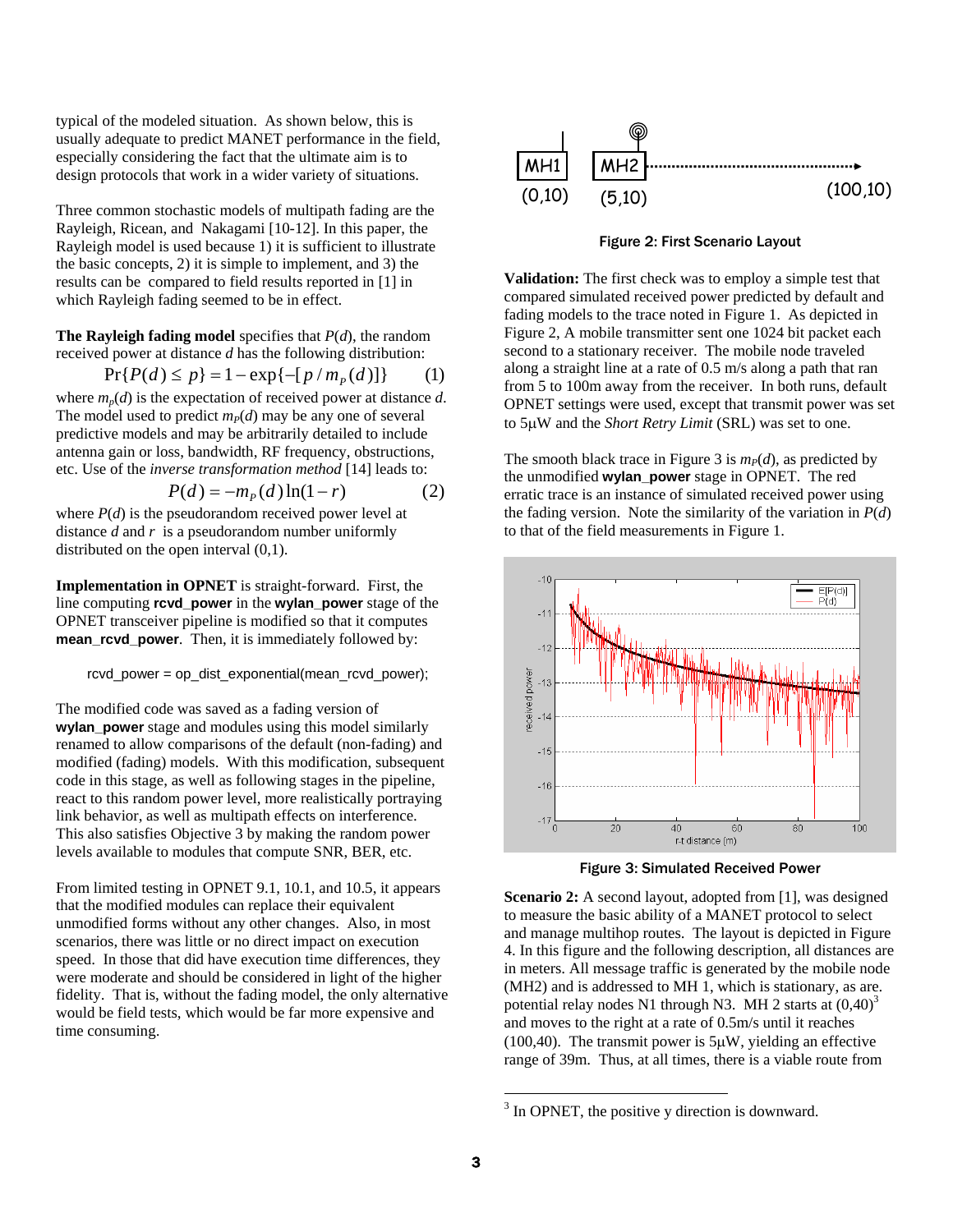MH 2 to MH 1, but not always a one-hop route. This test requires routing for one through four hops, as well as effective detection of broken links and searches for new routes. In this scenario, the transmission rate was fixed at ten 1024 packets per second.



Figure 4: Second Scenario Layout

Figure 5 illustrates the packet throughput in two simulations. The red trace is that predicted by the standard, non-fading, model and the blue is that predicted by the Rayleigh fading model. Note that the two sets of results are radically different. The results with the fading model are consistent with the observations in [1] and [5] that AODV could not reliably maintain a path more than two hops long. The intermediate performance is also similar to that in [15] where only paths up to two hops in length were considered. Thus, it appears that in this test, the fading model more realistically predicts the realworld performance of AODV.



Figure 5: Simulated AODV Throughput

### Demonstrations in Simple Scenarios

The models in this section employ either Scenario 1 or Scenario 2. Although these tests are very simple, they isolate the main effects of multipath fading on link throughput and routing. The next section demonstrates the use of the model in a larger, more complicated, model.



Figure 6: Effect of SRL on Throughput in Scenario 1.

**Impact of Short Retry Limit (SRL):** Figure 6 shows the packet throughput in Scenario 1 with the *Short Retry Limit* (SRL) set to 1 (blue), 3 (green), and 7 (black). The red trace is the result in the non-fading model, which is unaffected by the setting of SRL. In the fading model, as the SRL is increased, throughput within the nominal range, (39m) improves significantly. However, at the same time, the probability of Event 2 also increases. This would imply that large values of SRL could be counter-productive in a MANET. This point was explored further in [16].

**AODV vs. DSR:** In [6, 17, 18] the authors found in field tests significant differences between AODV and DSR. Although the non-fading model predicts no differences in either Scenario 1 or 2, the fading model does so. Figure 7 shows that the fading model predicted significant differences between the throughput of DSR and AODV in Scenario 2. Once again, the fading model presents results that are more consistent with field experience than the default model



Figure 7: Simulated AODV and DSR Throughput

While this does not mean that DSR is superior to AODV in this situation, it does imply that 1) the non-fading model is not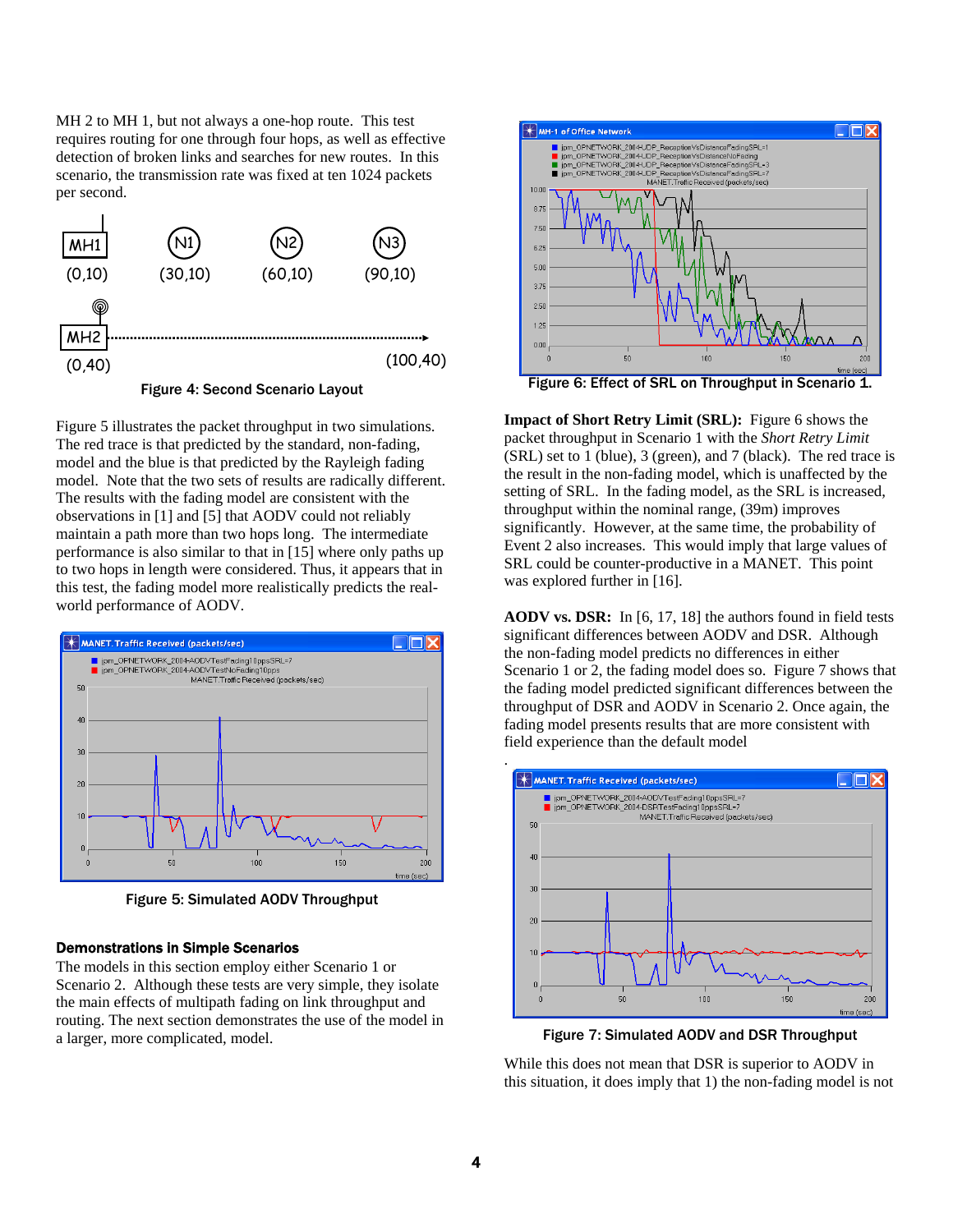adequate to predict this difference in performance and 2) at the least, AODV parameters need to be adjusted.



Figure 8: Number of Hops pre Route in Scenario 2.

Figure 8 illustrates a probable explanation for the difference in behavior. This is a plot of the number of hops per route for AODV (blue) and DSR (red) with SRL set to three. Note that as MH 2 moves further to the right, DSR attempts to use an appropriate number of hops, but AODV repeatedly attempts to use a one-hop route.

# A Demonstration in a Larger Scenario

While the demonstrations above show differences at the link level and in a specific routing problem, the question arises, "How much difference does this make in a more realistic scenario." In addition, a load of one 1024 bit packet per second is a very light load on a 1Mb/s channel. The difficulty due to Event 2 is present at all loads. So, another question is, "Would Event 2 still be a problem at higher loads?" This section attempts to answer that question.

The scenarios used in this section are slightly modified versions of the DSR and AODV **station\_mobility** scenarios the OPNET MANET example model. Each basic scenario was run in three versions:

- 1. Using the existing non-fading power stage, unmodified,
- 2. Using the fading power stage in the existing model, and
- 3. Using the fading power stage in the existing model, but with the range for transmitter exclusion set to 5km.

The first set of simulations established a baseline for the current non-fading model. The second simulated a situation in which receivers are GPS enabled and exclude transmissions from transmitters more than one km away and the third a situation in which receivers do not use GPS data.

In addition, tests were repeated with the mean packet generation rate set to 1, 4, and 10 packets per node per second. Since there are 25 transmitting nodes, these loads are far higher than the ones of Scenario one and two. Also, using three levels provides insight into how the protocols behave at

different loads. Of course, this leads to differences in the nonfading, as well as the fading, models. For that reason, the nonfading case is shown in each figure, as a baseline. Finally, rather than traces of network behavior, the results in this section are the average packet throughput and delay.



Figure 9: AODV vs. DSR: Mean Throughput, No GPS

AODV vs. DSR, no GPS: Figure 9 illustrates the mean throughput as a function of offered load in data packets per second (P/s), with GPS not enabled. Note that the non-fading models are very optimistic. Also, while the non-fading models show AODV is uniformly superior to DSR, the fading model indicates a more mixed situation.



Figure 10: AODV vs. DSR: Mean Delay, No GPS

Figure 10 shows the mean delay for both protocols as a function of the mean number of packets sent per node per second. Here, a logarithmic scale is used because of the great differences in values. Note the delay predicted by the fading and non-fading models for DSR can differ by a ratio of 20:1 while those for AODV can differ by up to two orders of magnitude.

**AODV vs. DSR, with GPS:** Figure 11 displays the mean throughput with GPS enabled. Note that the non-fading throughput is identical to that of the first case, while the fading model indicates a significant improvement for both protocols.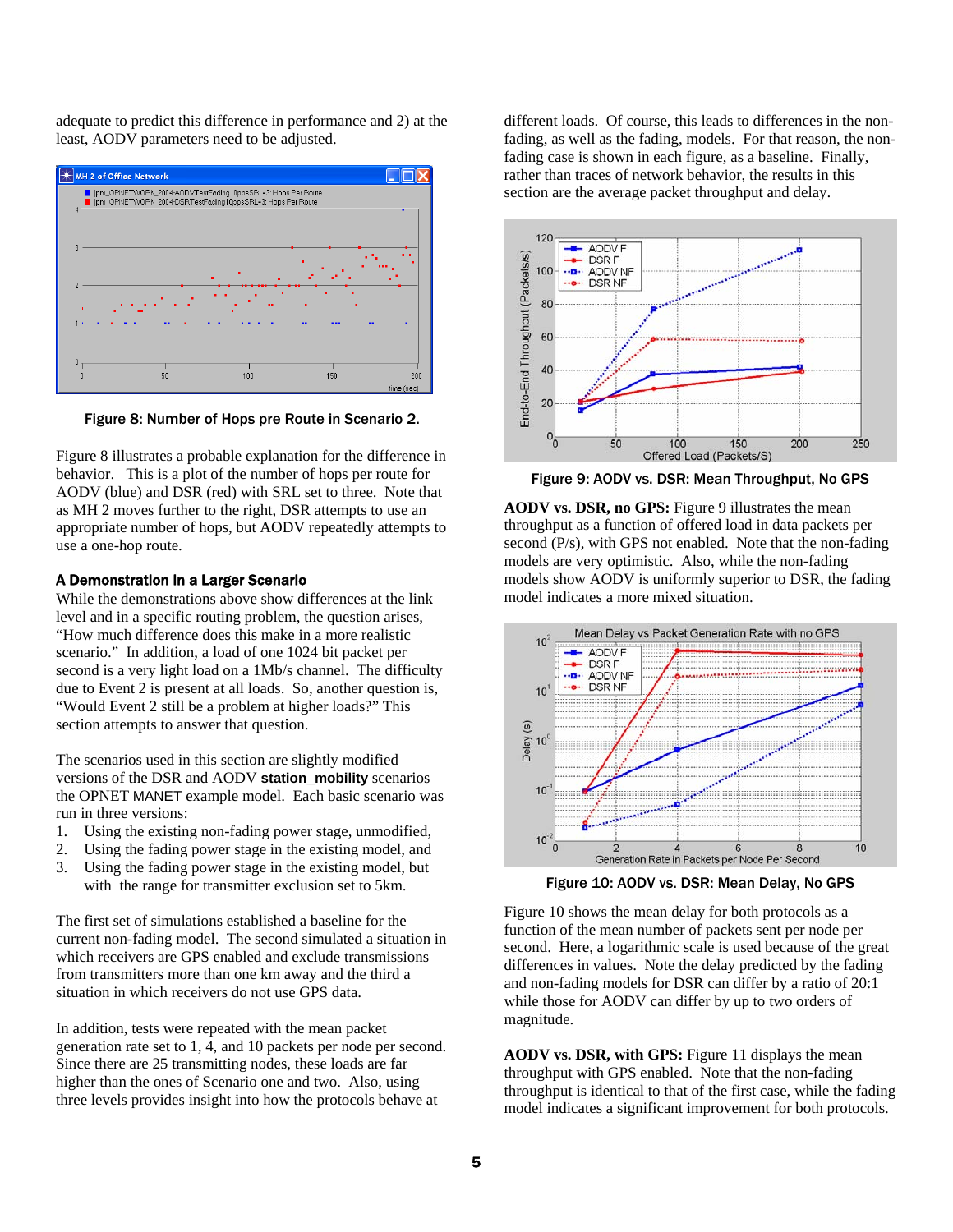Also, it appears that by ignoring the long, unreliable, routes, AODV's performance is very much improved by this strategy.



Figure 11: AODV vs. DSR: Mean Throughput, with GPS

Figure 12 shows the mean delay for both protocols with GPS enabled. Again, the non-fading model predicts no improvement, while the fading model predicts a significant decrease in delay. However, it appears that DSR can still have some very long delays.



Figure 12: AODV vs. DSR: Mean Delay, with GPS

**Impact of SRL on DSR:** There is some indication that reducing the short retry limit (SRL) can be beneficial in DSR [16]. Figure 13 shows the mean throughput of DSR with SRL set to 7 (the default) and to 3. For reference, the figure also shows the prediction of the non-fading model, which is the same for both SRL values. Note that throughput is greatly improved and even approaches that predicted by the nonfading model at the highest offered load.

Figure 14 shows the mean delay for DSR at the two levels of SRL, as well as with the non-fading model. Note that when SRL is equal to 3, the actually delay can be less than that predicted by the non fading model. However, it should be borne in mind that this reduction in delay occurs because the older packets are being dropped. In a given situation, this may or may not be as beneficial as this plot implies. Nevertheless,

it does seem that reducing SRL to 3 has a significant impact on DSR performance that the fading model would not predict.



Figure 13: DSR: Throughput vs. SRL

While changing SRL to 3 in the DSR model can make the fading and non-fading models predict similar values of throughput and delay at high loads, because the non-fading model is insensitive to this parameter, the non-fading model could not be used to reach this conclusion. Also, since SRL has a much smaller effect on AODV, selecting SRL to have a default value of 3 is not likely to improve the fidelity of all simulations with the non-fading model.



Figure 14: DSR: Delay vs. SRL

**Impact on Execution Time:** In Scenarios 1 and 2, there was no significant difference in execution times. However, in Scenario 3, there were. Table 1 shows the execution times for the models described above. In some cases, the execution times were two to four times as great. However, bear in mind that 1) these results may be far more consistent with field results than current ones and 2) even a 400% increase in execution time is a small price to pay when the alternative is a field test.